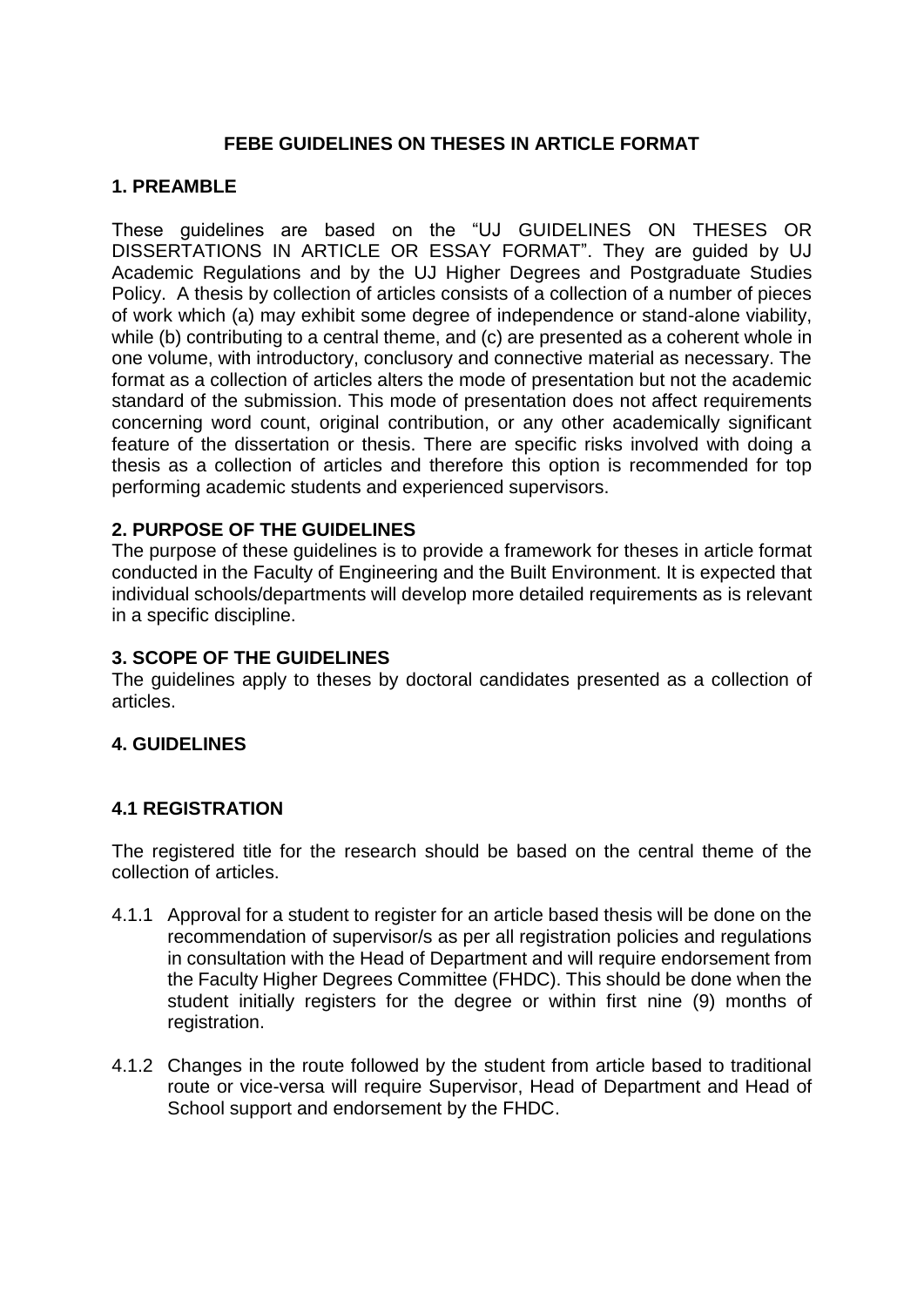## **4.2 RESEARCH PROPOSAL**

A research proposal should be developed for this option and should follow the standard procedures as required by the university and by specific faculties and departments.

### **4.3 PUBLICATION REQUIREMENTS**

Due to the possible long lead times associated with publication of articles, the publication of the articles submitted in a collection of articles may not necessarily be a prerequisite. All articles presented should, however, be publication ready and comply with the requirements of specific, identified, recognised journals. The specific requirements for journals that are acceptable should be specified. In FEBE, students will be required to publish journal articles that will be approved by the supervisor(s) as meeting the standards and requirements of a journal article. They will be required to have published the journal articles or accepted for publication. In this case:

- 4.3.1 Only ISI, IBSS, Scopus and Norwegian listed journal articles will be recognised. Articles in specialised international conferences will be recognised only as additional items if the minimum journal publication requirements are not met. Book chapters and essays are not acceptable for this purpose. Author(s) of articles must carry the UJ affiliation.
- 4.3.2 For a thesis to be accepted for submission and examination, a minimum of three (3) ISI/IBSS/Scopus/Norwegian-listed journal articles must be accepted or published, is required.
- 4.3.3 A minimum of three (3) accepted or published journal articles is required for a thesis. In exceptional cases, an international peer-reviewed specialised conference article can be considered with motivation from the supervisor.
- 4.3.4 Supervisors will be responsible for assessing the quality and suitability of the journal manuscripts or the listed ISI/IBSS/Scopus/Norwegian -listed journals in which the articles are published. When publications are done, candidates are required to obtain approval for submission to journals from the supervisor to ensure that there is no disagreement about journal eligibility later.
- 4.3.5 The student must be the first or principal author in all journal articles or manuscripts comprising the thesis and the supervisor/co-supervisors must be co-authors.
- 4.3.6 Co-authorship with authors other than the supervisor can be allowed to encourage collaboration and team work, however, a declaration by the supervisor should be provided together with the thesis highlighting the contribution of the student in the journal article or manuscript. Where prior publication has included co-authorship, the declaration must include either a clear statement that the portion included in the submission is the student's own contribution, or where that is not possible a clear indication of the nature and extent of contribution by other co-authors, so that examiners can exclude this contribution from their assessment.
- 4.3.7 Previously published articles (i.e. articles generated by the student before being formally registered for the degree) may be accepted as long as they were coauthored with the supervisor within the previous 5 years prior to registration, and should not constitute more that 50% of the work submitted for examination.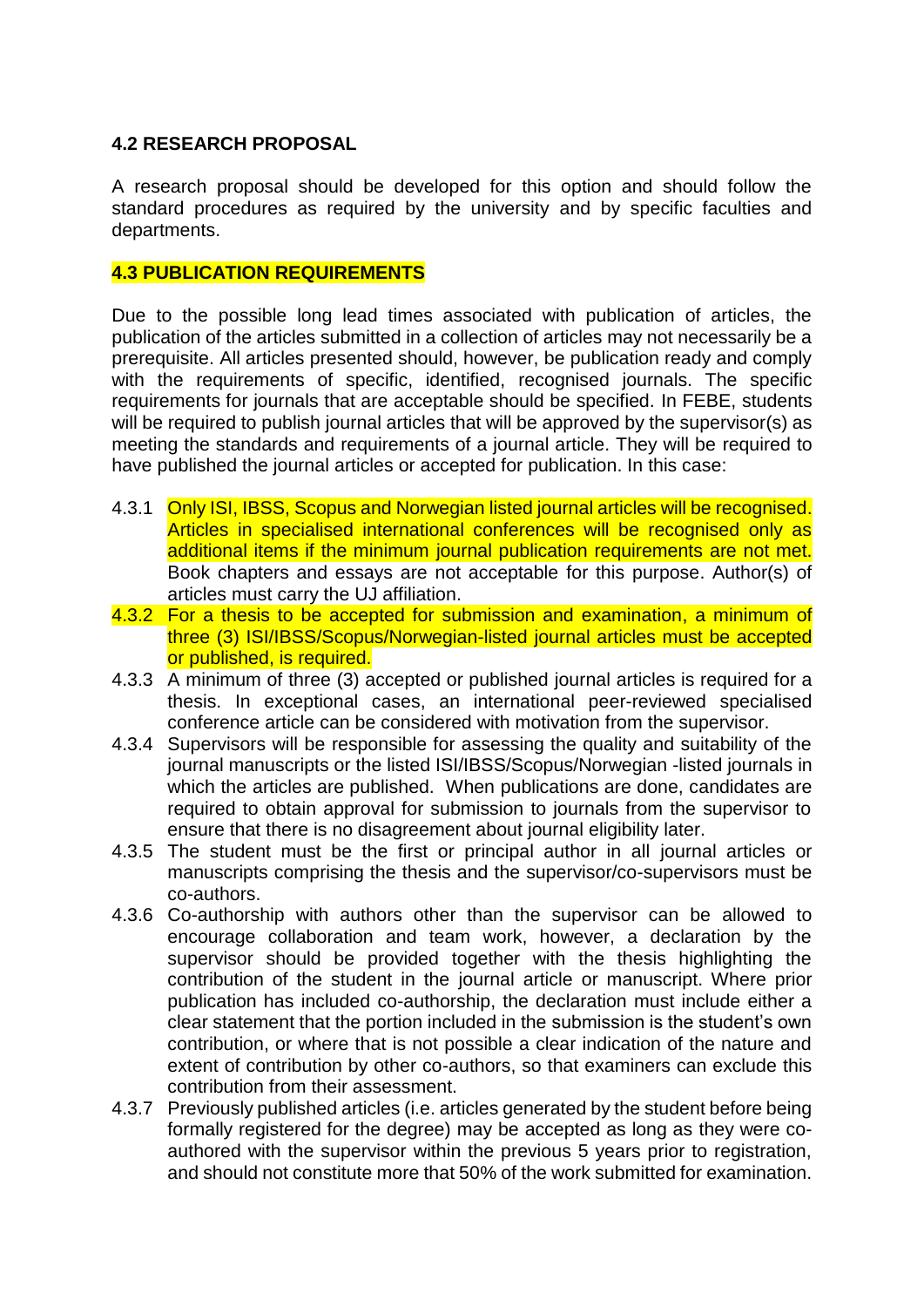The majority of the work should be generated after registration. Where there is an intention to submit articles prior to registration as part of the thesis, this should be clearly indicated and specified in the proposal. The evaluation of the proposal according to processes within faculties should include a decision on whether such articles will be admissible. In FEBE, the decision to include previously published articles should be declared to the Head of Department, Head of School and to the FHDC by the supervisor when the student registers for the degree. The FHDC will be responsible for approving such submissions.

- 4.3.8 Acknowledgement of prior publication of any material is to be done. Where articles are submitted for publication prior to examination of the thesis, the student and supervisor should agree with the journal or inform the journal that they retain partial copyright of the article to allow for the inclusion of such articles in the student's thesis. A copyright release letter from the editors or publishers of journals in which the papers were published authorising the inclusion of such articles in a thesis should accompany the thesis submission in cases where the copyright does not rest with the authors. By default, the student's thesis will be published through the institutional repository (UJ Digispace).
- 4.3.9 Articles that form an article-based thesis will be in accordance with the UJ Guidelines on Authorship: Research Output.
- 4.3.10 Published articles must be submitted to the institutional repository (UJ Digispace).

### **4.6 CONTENTS OF SUBMISSION AND FORMATING REQUIREMENTS**

There is no specific requirement on the length of the thesis as emphasis will be placed more on quality than length. The length of individual articles should be determined by the journal requirements for each article. Generally the length for a thesis can be between 25000 and 80000 words. The articles must be appended to the thesis as published or accepted. Editing the articles at each chapter's beginning and end to integrate them into thesis in order to ensure coherence is also acceptable. The Introductory chapter must show coherence by explaining the line of argument elaborated in the articles presented in the thesis. The introduction and conclusion of the submission is important and should present the overarching argument of the submission. The main purpose of the introduction would be to introduce the overall theme of the thesis and the research questions to be investigated in the articles, thus also setting out the structure of the thesis. It should also contain cross-cutting issues that relate to all the articles.

The chapters (articles) need not follow a linear narrative format in which each chapter follows from the previous. Instead, the chapters would be self-contained contributions, which are linked thematically. The articles should thus have a common theme, even if this theme is broader than that in a traditional thesis. A theme is much wider than a research question, and each article would typically have its own research question. In some cases, the articles would each explore different issues that are broadly related to that theme. There can be bridging sections, between the articles, to make the thesis a coherent document. The articles could also employ different methodologies and could be of different natures, e.g. one theoretical, one econometric and one using a different type of empirical methodology. The conclusion would be brief, and could summarise the key findings of the articles, highlight the contributions to the literature,